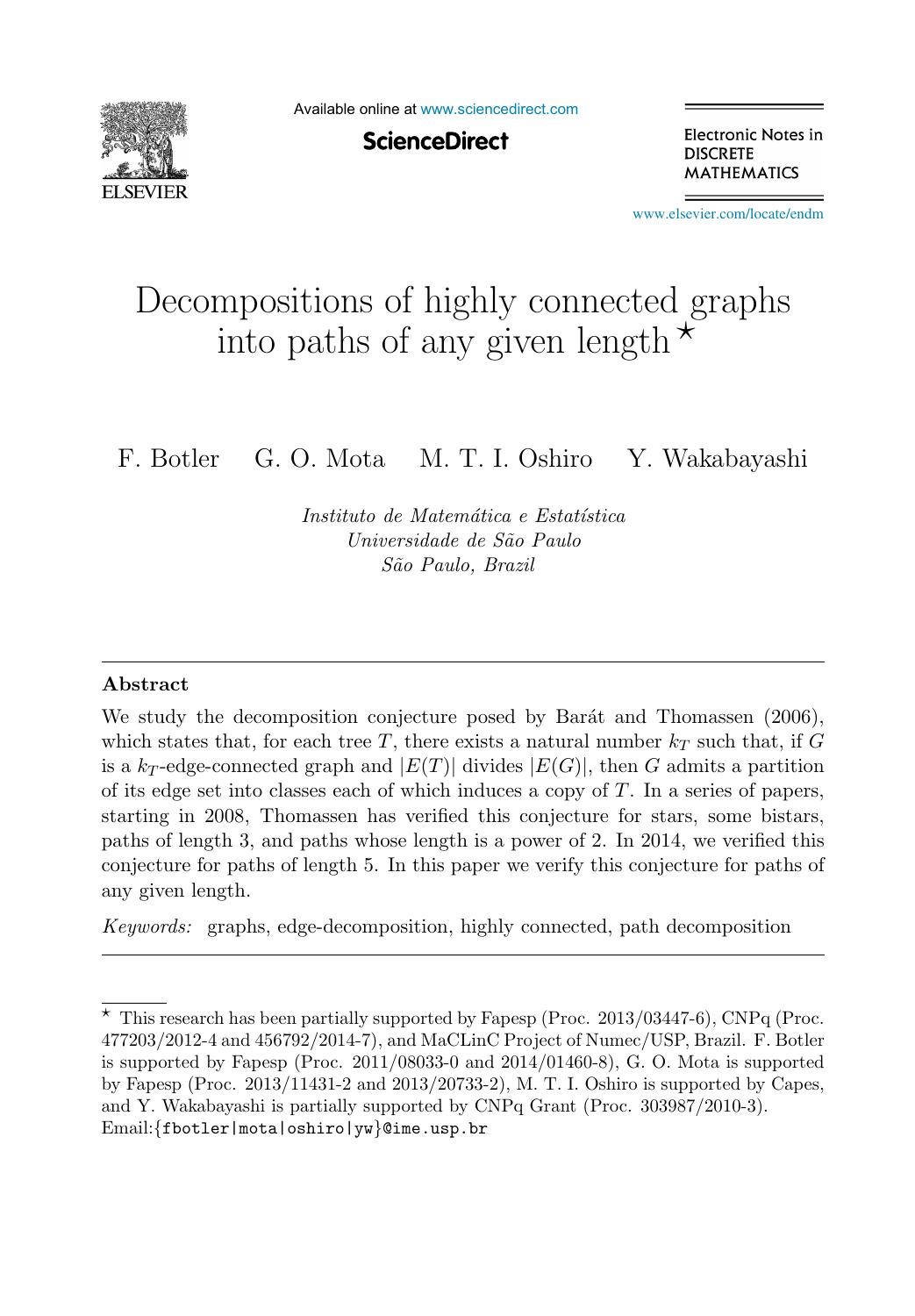#### **1 Introduction**

A set  $\mathcal{D} = \{H_1, \ldots, H_k\}$  of pairwise edge-disjoint subgraphs of a graph G is called a *decomposition* of  $G$  if these subgraphs cover the edge set of  $G$ . If  $H_i$ , for  $1 \leq i \leq k$ , is isomorphic to a graph H, then we say that D is an  $H$ -decomposition of G. When H is a path of length 2, it is easy to prove that a connected graph G admits an  $H$ -decomposition if and only if G has an even number of edges. On the other hand, Dor and Tarsi [\[6\]](#page-7-0) proved that deciding whether a graph admits an H-decomposition is an NP-complete problem whenever  $H$  has a component with at least 3 edges. It is then natural to look for sufficient conditions for a graph  $G$  to admit an  $H$ -decomposition. When H is a tree, Barát and Thomassen  $[2]$  conjectured that high edge-connectivity (together with the obvious necessary condition on the number of edges) may suffice.

**Conjecture 1.1** For any fixed tree T, there exists a natural number  $k_T$  such that, if G is a  $k_T$ -edge-connected graph and  $|E(G)|$  is divisible by  $|E(T)|$ , then G admits a T-decomposition.

Barát and Thomassen  $[2]$  proved that Conjecture 1.1 in the special case T is the claw  $K_{1,3}$  is equivalent to a weakening of Tutte's 3-flow conjecture, posed by Jaeger [\[7\]](#page-7-0). Recently, Lovász, Thomassen, Wu, and Zhang [\[9\]](#page-7-0) proved that a  $(3k-3)$ -edge-connected graph G admits a  $K_{1,k}$ -decomposition if  $|E(G)|$ is divisible by  $k$ , showing that Conjecture 1.1 holds for stars, and, in particular, confirming Jaeger's weak 3-flow conjecture. Thomassen [\[11,12,13,14\]](#page-7-0) also proved that Conjecture 1.1 holds for paths of length 3, paths of length 4, a family of bistars, and more recently, for paths whose length is a power of 2. The authors [\[4\]](#page-7-0) and, independently, Merker [\[10\]](#page-7-0) proved that Conjecture 1.1 holds for paths of length 5. In [\[10\]](#page-7-0), Merker also verified the conjecture for trees with diameter at most 4.

A recent result, obtained by Barát and Gerbner [\[1\]](#page-7-0) and independently by Thomassen [\[13\]](#page-7-0), states that it is sufficient to prove Conjecture 1.1 for bipartite graphs. We consider the following slightly different (but also equivalent) version of Conjecture 1.1.

**Conjecture 1.2** For any fixed tree  $T$ , there exists a natural number  $k'_T$  such that, if G is a  $k'_T$ -edge-connected bipartite graph and  $|E(G)|$  is divisible by  $2|E(T)|$ , then G admits a T-decomposition.

In this paper we verify Conjecture 1.2 for paths of any given length. Our proof uses a generalization of the technique we presented in [\[4\]](#page-7-0), which combines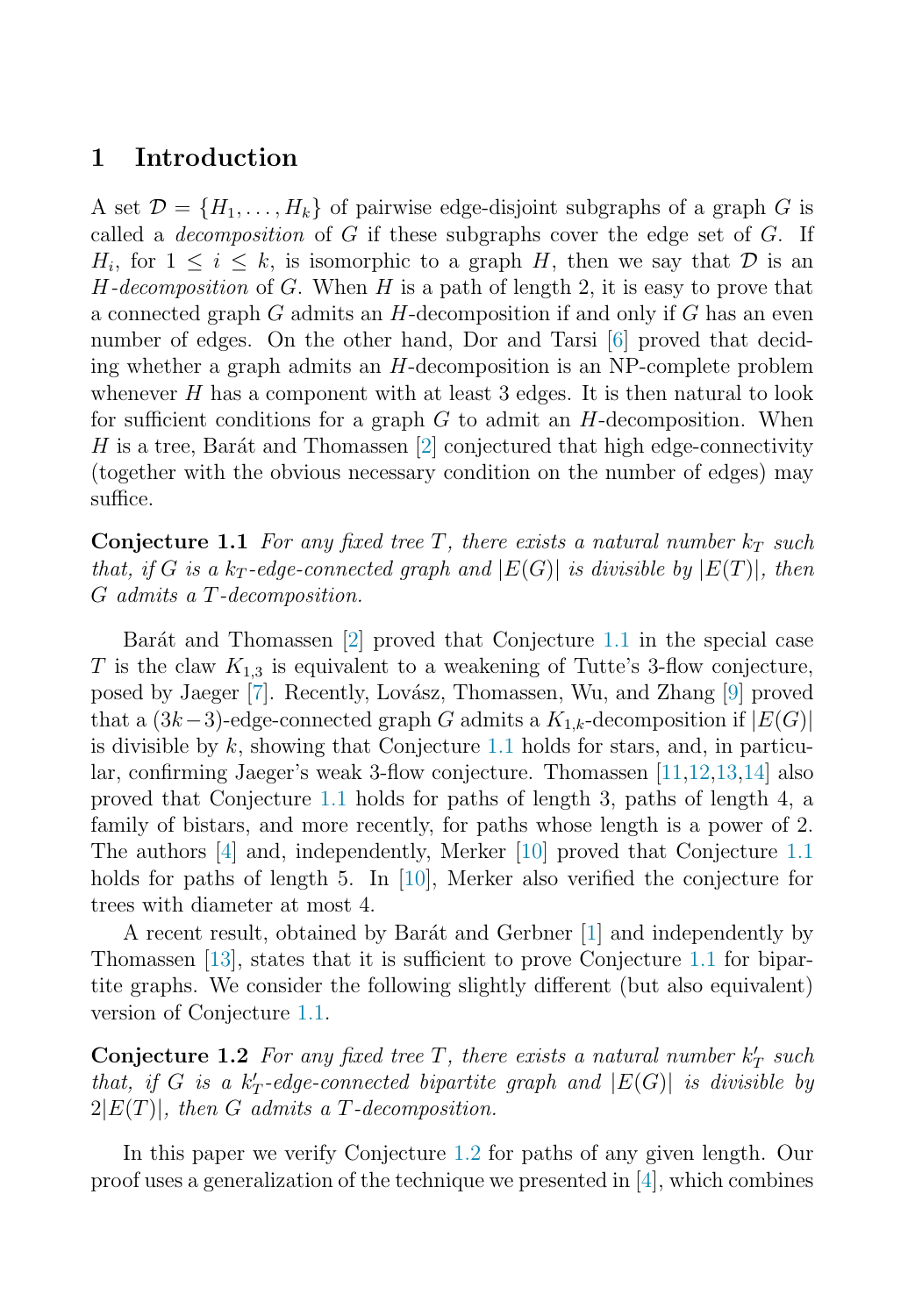<span id="page-2-0"></span>a method introduced by Thomassen  $[11]$  and a technique used by Lovász  $[8]$ for decomposition into cycles and paths.

In Section 2 we prove that a bipartite highly edge-connected graph admits a factorization that has some important properties. In Section [3](#page-3-0) we present an important tool that allows us to switch edges among some trails of a fixed length and obtain paths of the same length. In Section [4](#page-4-0) we show how to use these factorizations to obtain the desired decomposition. Owing to space limitation, we present only sketches of the proofs.

The basic terminology and notation used in this paper are standard (see, e.g. [\[5\]](#page-7-0)). A path P in G is a sequence of distinct vertices  $P = v_0v_1 \cdots v_k$  such that  $v_i v_{i+1} \in E(G)$ , for  $i = 0, 1, ..., k-1$ . The length of P is the number of its edges. A path of length k is denote by  $P_k$ . When convenient, we may refer to a path  $P = v_0v_1 \cdots v_k$  as the subgraph of G induced by the edges  $v_i v_{i+1}$  for  $i = 0, \ldots, k - 1$ . A vanilla trail is a trail  $v_0v_1 \cdots v_k$  such that  $v_1 \cdots v_{k-1}$  is a path. A vanilla k-trail is a vanilla trail of length  $k$ .

## **2 Fractional Factorizations and Bifactorizations**

In this section we define the notions of factors and factorizations to deal with the special bipartite graphs considered here.

**Definition 2.1** Let G be a graph and consider  $X \subseteq V(G)$ . Let a, k be positive integers such that  $a \leq k$ . We say that a subgraph F of G is an  $(X, a, k)$ -factor of G if  $d_F(v)=(a/k)d_G(v)$  for every vertex v in X. We say that a decomposition F of G is an  $(X, k)$ -fractional factorization if F contains exactly two elements that are  $(X, 1, k)$ -factors of G, and  $k/2-1$  elements that are Eulerian  $(X, 2, k)$ -factors of G.

Note that a necessary condition for a graph  $G$  to contain an  $(X, 1, k)$ -factor is that the degree in G of each vertex of X be divisible by k. Moreover, k must be even for G to admit an  $(X, k)$ -fractional factorization.

In what follows, we show how to obtain such factorizations for bipartite graphs in which for a given subset X of its vertices, each vertex in X has degree divisible by a fixed positive integer. The next lemma, which can be proved similarly to Proposition 2 in [\[13\]](#page-7-0), shows how to obtain these graphs from highly edge-connected bipartite graphs.

**Lemma 2.2** Let  $k \geq 2$  and r be positive integers. If  $G = (A_1, A_2; E)$  is a  $(6k-6+4r)$ -edge-connected bipartite graph and |E| is divisible by k, then G admits a decomposition into two spanning r-edge-connected graphs  $G_1$  and  $G_2$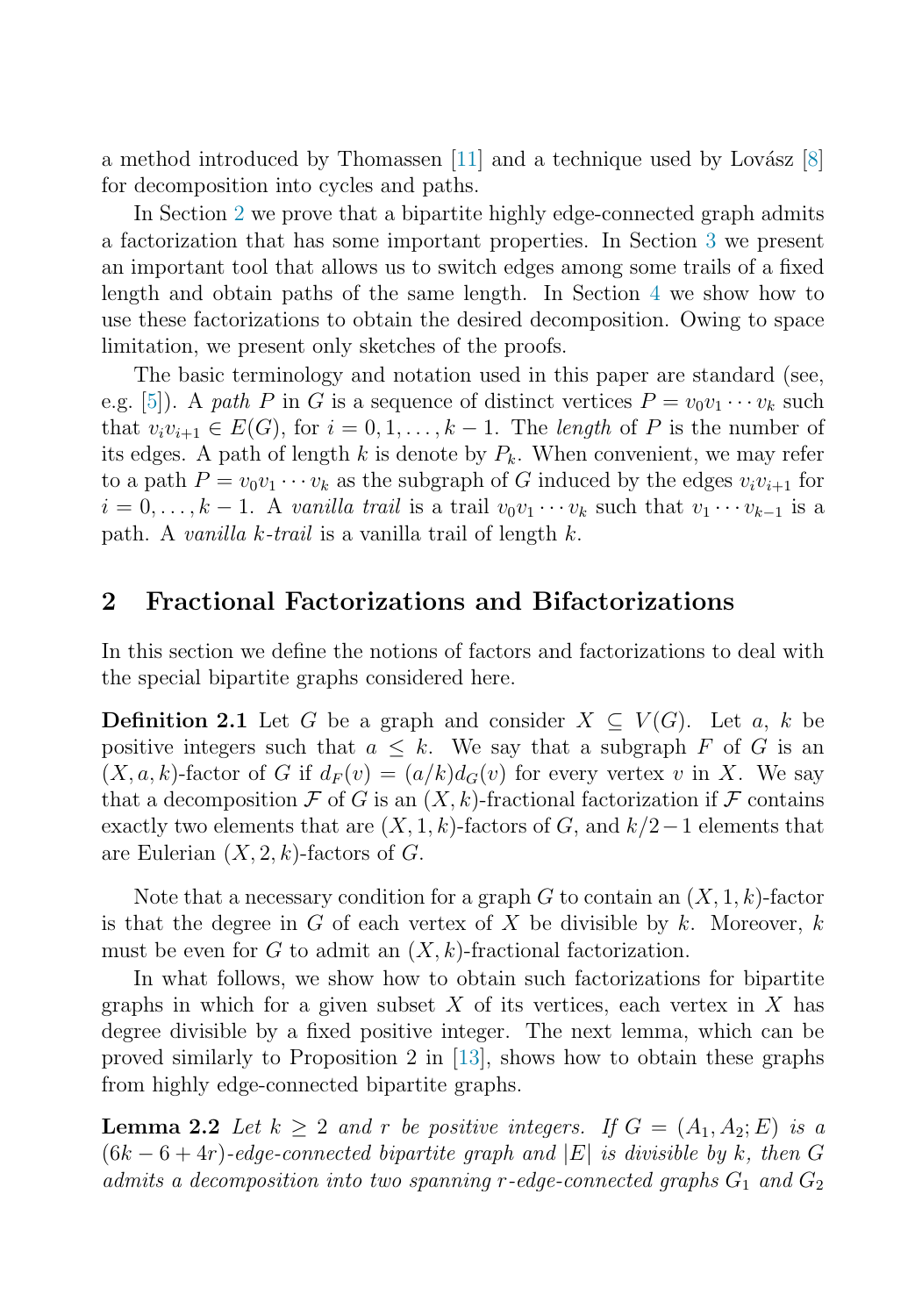<span id="page-3-0"></span>such that, in each graph  $G_i$  the degree of every vertex of  $A_i$  is divisible by k.

The next lemma presents a sufficient condition in terms of edgeconnectivity for the graph  $G_i$  to admit an  $(A_i, k)$ -fractional factorization, for  $i = 1, 2.$ 

**Lemma 2.3** Let k be an even positive integer and let  $r = 16 \text{ max} \{8, k + 2\}$ . Let  $G = (A_1, A_2; E)$  be a bipartite graph such that the degree of each vertex in  $A_1$  is divisible by k. If G is r-edge-connected, then G admits an  $(A_1, k)$ fractional factorization.

The symmetric properties of  $G_1$  and  $G_2$  lead naturally to the concept of bifactorization, that will be useful in this context.

**Definition 2.4** Let k be an even positive integer and let  $G = (A_1, A_2; E)$  be a bipartite graph. We say that a pair  $\mathbb{F} = (\mathcal{F}_1, \mathcal{F}_2)$  of two sets of subgraphs of G is a k-bifactorization of G if  $\mathcal{F}_1 \cup \mathcal{F}_2$  is a decomposition of G and, for  $i \in \{1, 2\}, \mathcal{F}_i$  is an  $(A_i, k)$ -fractional factorization of  $\cup_{F \in \mathcal{F}_i} F$ .

Suppose  $G = (A_1, A_2; E)$  is a bipartite graph such that  $|E|$  is divisible by k. A direct implication of Lemmas [2.2](#page-2-0) and 2.3 is that if G is  $(6k-6+4r)$ edge-connected for  $r \geq 16 \max\{8, k+2\}$ , then G admits a k-bifactorization.

# **3 The Disentangling Lemma**

In this section we present an important tool for the proof of our main result. For that, we introduce some new concepts and notation. Let  $\mathcal D$  be a decomposition of a graph G. Let v be a vertex of G and let  $vu \in E(G)$  and  $T \in \mathcal{D}$ be such that  $vu \in E(T)$ . If  $d_T(u) = 1$ , we say that vu is a hanging edge of D at v. We denote by  $\text{Hang}(v, \mathcal{D})$  the number of hanging edges of  $\mathcal D$  at v. We say that D is k-complete if  $\text{Hang}(v, \mathcal{D}) > k$  for every v in  $V(G)$ . We use the next lemma to prove Lemma 3.2.

**Lemma 3.1** Let  $G$  be a graph, and  $D$  a decomposition of  $G$  into trails of length k. Let T be a trail in  $\mathcal{D}$ , and v a vertex of T. If Hang $(v, \mathcal{D}) > k$ , then there is a hanging edge vu of  $\mathcal D$  at v such that  $u \notin V(T)$ .

Let  $\mathcal D$  be a decomposition of a graph G into trails. Given a vertex  $v$  of  $G$ , we denote by  $\mathcal{D}(v)$  the number of elements of D that have v as an end-vertex. If an element T of D is such that v is the only end-vertex of T, we count T twice (or with multiplicity 2) in  $\mathcal{D}(v)$ .

Now we are ready to state the Disentangling Lemma, and sketch a proof for it.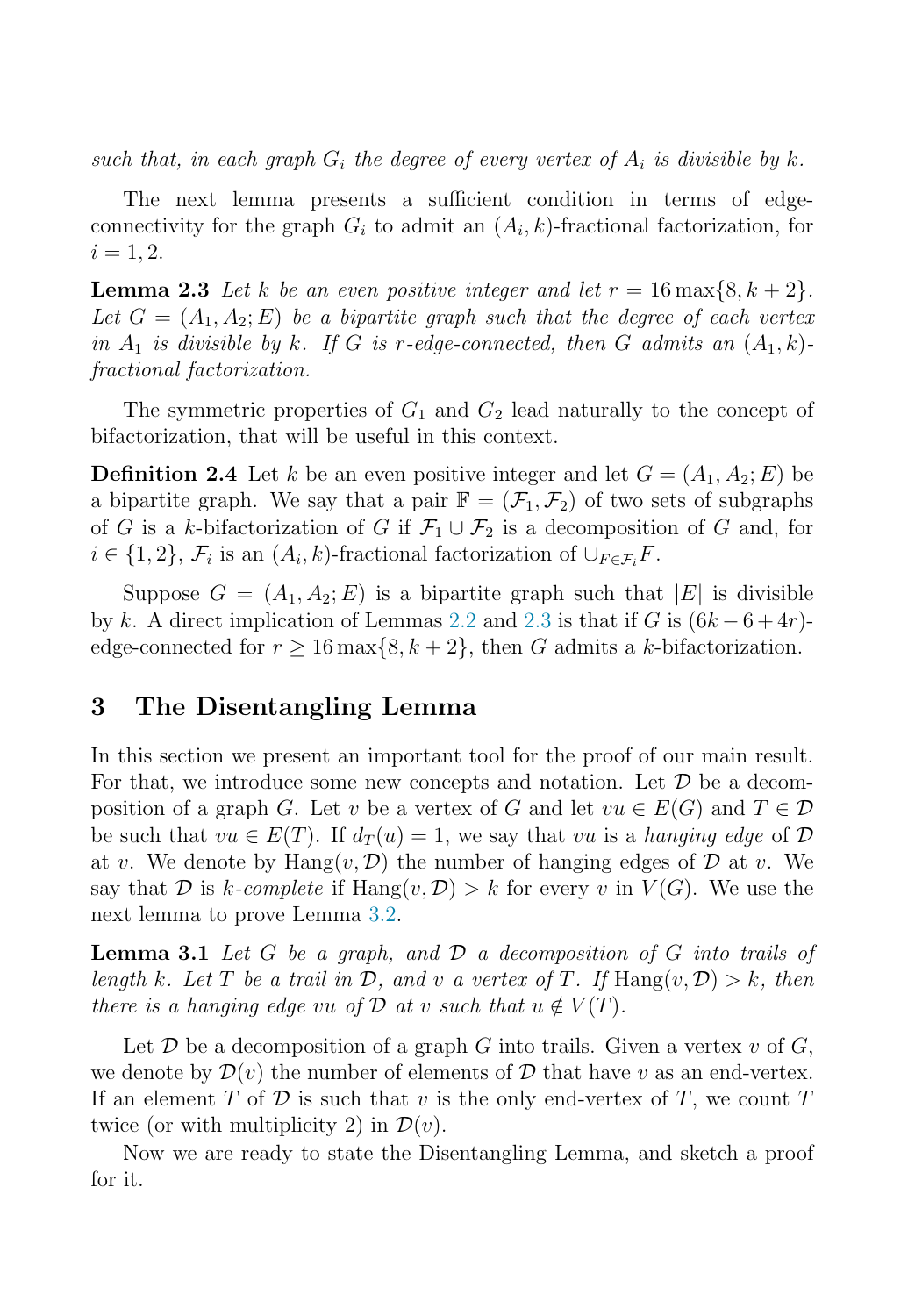<span id="page-4-0"></span>**Lemma 3.2 (Disentangling Lemma)** Let G be a bipartite graph. If G admits a k-complete decomposition  $\mathcal D$  into vanilla k-trails, then  $G$  admits a k-complete decomposition  $\mathcal{D}'$  into paths of length k such that  $\mathcal{D}'(v) = \mathcal{D}(v)$ for every v in  $V(G)$ .

Sketch of the proof. For every vanilla trail T of G, let  $\tau(T)$  be the number of end-vertices of T that have degree greater than 1 in T. Let  $\mathcal D$  be a k-complete decomposition into vanilla k-trails that minimizes  $\sum_{T \in \mathcal{D}} \tau(T)$ . Suppose that there is a vanilla trail  $T_0$  in  $\mathcal D$  that is not a path. Let x be an end-vertex of  $T_0$ of degree greater than 1 in  $T_0$ , and let C be a cycle in  $T_0$  that contains x. Let v be a neighbour of x in C. By Lemma [3.1,](#page-3-0) there is a hanging edge vu of  $\mathcal D$  at v such that  $u \notin V(T_0)$ . Let  $T_1$  be the element of D that contains vu. Now, let  $T'_0 = T_0 - vx + vu$ ,  $T'_1 = T_1 - vu + vx$ , and  $\mathcal{D}' = \mathcal{D} - T_0 - T_1 + T'_0 + T'_1$ . Note that  $\mathcal{D}'(u) = \mathcal{D}(u)$  for every u in  $V(G)$ , and  $\tau(T'_0) = \tau(T_0) - 1$ . If  $\tau(T'_1) \leq \tau(T_1)$ , then  $\mathcal{D}'$  is a k-complete decomposition of G into vanilla k-trails such that  $\sum_{T \in \mathcal{D}'} \tau(T) < \sum_{T \in \mathcal{D}} \tau(T)$ . Otherwise, we have that  $\tau(T_1') = \tau(T_1) + 1$  and  $T_1'$ contains a cycle C' that contains xv. Let v' be a neighbour of x in C' such that  $v' \neq v$ . Now, repeat the above operation, as long as necessary, considering  $T_1'$ and  $v'$  instead of  $T_0$  and v. We can show that this procedure halts, and we obtain the desired decomposition, concluding the proof.

# **4 Main result**

In this section we show how to use bifactorizations of a graph to obtain a  $k$ -complete decomposition into vanilla  $k$ -trails. Once we have this, we may use Lemma [3.2](#page-3-0) to obtain a  $P_k$ -decomposition. For that, we need one more definition. Let  $\mathbb{F} = (\mathcal{F}_1, \mathcal{F}_2)$  be a 2k-bifactorization of G, where  $\mathcal{F}_1 = \{M_1, N_1, F_1, \ldots F_{k-1}\}\$ and  $\mathcal{F}_2 = \{M_2, N_2, H_1, \ldots H_{k-1}\}\$ . Let  $G_i =$  $\bigcup_{F \in \mathcal{F}_i} F$ , for  $i = 1, 2$ . We say that  $\mathcal{D}$  is F-balanced if  $\mathcal{D}(v) = d_{G_1}(v)/k +$  $d_{M_2}(v) + d_{N_2}(v)$  for every v in  $A_1$ , and  $\mathcal{D}(v) = d_{G_2}(v)/k + d_{M_1}(v) + d_{N_1}(v)$  for every v in  $A_2$ .

**Proposition 4.1** If  $G = (A_1, A_2; E)$  is a bipartite graph that admits a 4-bifactorization  $\mathbb{F} = (\mathcal{F}_1, \mathcal{F}_2)$ , then G admits an F-balanced decomposition  $\mathcal D$  into paths of length 2. Moreover, if the degree of every vertex in  $A_i$  is at least 8 in  $G_i = \bigcup_{F \in \mathcal{F}_i} F$ , for  $i = 1, 2$ , then  $\mathcal D$  is 3-complete.

**Proof** Let  $\mathcal{F}_1 = \{M_1, N_1, F_1\}$  and  $\mathcal{F}_2 = \{M_2, N_2, F_2\}$ . Since  $d_{M_1}(v) = d_{N_1}(v)$ for every vertex of  $A_1$ , we can decompose  $M_1 \cup N_1$  into paths of length 2 with end-vertices in  $A_2$ . Since  $F_1$  is Eulerian, we can decompose  $F_1$  into paths of length 2 with end-vertices in  $A_1$ . We can find an analogous decomposition for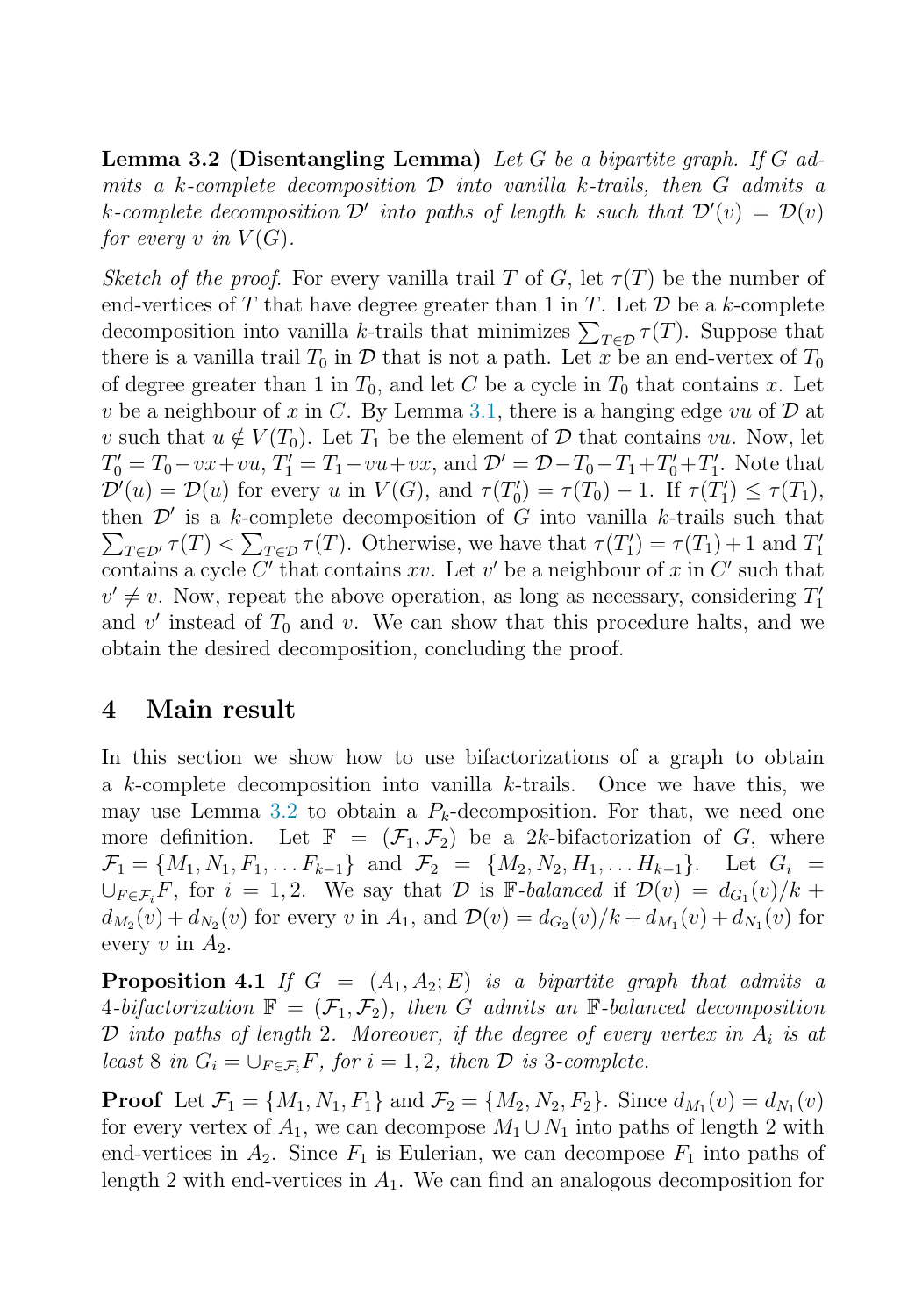<span id="page-5-0"></span> $M_2 \cup N_2$  and  $F_2$ . If  $d_{G_i}(v) \geq 8$ , then  $d_{M_i \cup N_i}(v) \geq 4$  and  $\text{Hang}(v, \mathcal{D}) \geq 4$ . This concludes the proof concludes the proof.

**Proposition 4.2** If  $G = (A_1, A_2; E)$  is a bipartite graph that admits a 6-bifactorization  $\mathbb{F} = (\mathcal{F}_1, \mathcal{F}_2)$ , then G admits an F-balanced decomposition  $\mathcal D$  into paths of length 3. Moreover, if the degree of every vertex in  $A_i$  is at least 12 in  $G_i = \bigcup_{F \in \mathcal{F}_i} F$ , for  $i = 1, 2$ , then  $\mathcal D$  is 3-complete.

**Proof** Let  $\mathcal{F}_1 = \{M_1, N_1, F_1, H_1\}$  and  $\mathcal{F}_2 = \{M_2, N_2, F_2, H_2\}$ . Choose an Eulerian orientation for  $F_1$  and let  $\mathcal{D}_{F_1}$  be a decomposition of  $F_1$  into directed paths of length 2 with both end-vertices in  $A_1$ . Analogously, we obtain  $\mathcal{D}_{H_1}$ from  $H_1$ . Since  $d_{M_1}(v) = d_{N_1}(v) = d_{F_1}^+(v) = d_{H_1}^+(v)$  for every vertex of  $A_1$ , we can extend each path of  $\mathcal{D}_{F_1}$  with an edge of  $M_1$ , and each path of  $\mathcal{D}_{H_1}$  with an edge of  $N_1$ . Let  $\mathcal{D}_1$  be the decomposition of  $G_1$  obtained above. Note that the first and the last edge of every path of  $\mathcal{D}_1$  is an edge of  $M_1 \cup N_1$  and an edge of  $F_1 \cup H_1$  that is oriented from  $A_2$  to  $A_1$ , respectively. We can find an analogous decomposition  $\mathcal{D}_2$  of  $G_2$ , and obtain the decomposition  $\mathcal{D} = \mathcal{D}_1 \cup \mathcal{D}_2$ of G, as desired. If  $d_{G_i}(v) \ge 12$ , then  $d_{M_i \cup N_i}(v) \ge 4$  and  $\text{Hang}(v, \mathcal{D}) \ge 4$ . This concludes the proof concludes the proof.

**Theorem 4.3** Let k be a positive integer. Suppose  $G = (A_1, A_2; E)$  is a bipartite graph that admits a 2k-bifactorization  $\mathbb{F} = (\mathcal{F}_1, \mathcal{F}_2)$ . If the degree of every vertex in  $A_i$  is at least  $k(2k-1)$  in  $G_i = \bigcup_{F \in \mathcal{F}_i} F$ , for  $i = 1, 2$ , then G admits an  $\mathbb F$ -balanced k-complete  $P_k$ -decomposition.

Sketch of the proof. Suppose the statement is not true and let  $k$  be the smallest positive integer for which the statement is false. Suppose that a graph G admits a 4-bifactorization  $\mathbb F$  such that in  $G_i$  the vertices of  $A_i$  have minimum degree 6. Since every vertex of  $A_i$  must have degree multiple of 4 in  $G_i$ , we have that  $d_{G_i}(v) \geq 8$  for every vertex  $v \in A_i$ . Thus, by Propositions [4.1,](#page-4-0) we have that  $k > 2$ . By Proposition 4.2, we conclude that  $k > 3$ . Let G be a bipartite graph and let  $\mathbb{F} = (\mathcal{F}_1, \mathcal{F}_2)$ , where  $\mathcal{F}_1 = \{M_1, N_1, F_1, \ldots F_{k-1}\}\$  and  $\mathcal{F}_2 = \{M_2, N_2, H_1, \ldots H_{k-1}\}.$  For  $j = 1, 2$ , choose an Eulerian orientation of  $F_{k-j}$ , let  $F_{k-j}^+$  be the edges of  $F_{k-j}$  oriented from  $A_2$  to  $A_1$ , and let  $F_{k-j}^ F_{k-j} - F_{k-j}^+$  Let  $\mathcal{F}_1' = \{F_{k-2}^+, F_{k-1}^+, F_1, \ldots, F_{(k-2)-1}\}\$  and  $G_1' = \bigcup_{F' \in \mathcal{F}_1'} F'$ . Analogously, from  $\mathcal{F}_2$  we can find  $\mathcal{F}'_2$  and  $G'_2$ ; then, we have that  $\mathbb{F}' = (\mathcal{F}'_1, \mathcal{F}'_2)$ is a  $2(k-2)$ -bifactorization of  $G' = G'_1 \cup G'_2$ . Note that  $d_{G'_i}(v) = \frac{k-2}{k} d_{G_i}(v) \ge$  $(k-2)(2k-1) > (k-2)(2k-5)$ . By the minimallity of k, we have that  $G'$  admits an F-balanced  $(k-2)$ -complete decomposition  $\mathcal{D}'$  into paths of length  $k-2$ . Since  $\mathcal{D}'$  is F'-balanced, we have that  $\mathcal{D}'(v) = d_{G'_1}/(k-2)$  +  $d_{H_{k-2}^+}(v) + d_{H_{k-1}^+}(v)$ , for each vertex v of  $A_1$ . Since  $d_{G_1'}(v)/(k-2) = d_{G_1}(v)/k =$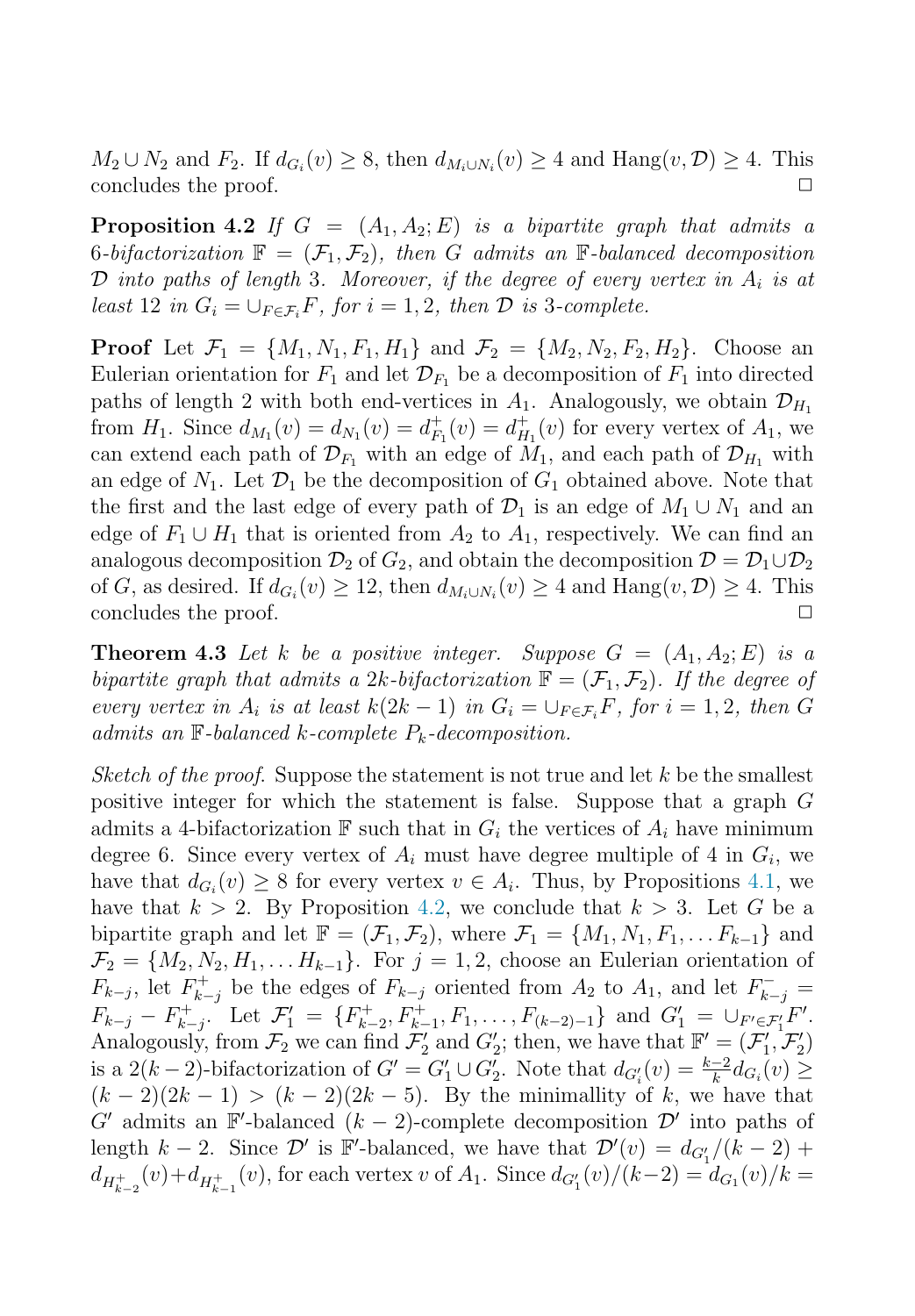$d_{M_1}(v) + d_{N_1}(v)$  and  $d_{H_{k-j}^+}(v) = d_{H_{k-j}^-}(v)$  for  $j = 1, 2$ , we have  $\mathcal{D}'(v) = d_{M_1}(v) + d_{M_1}(v)$  $d_{N_1}(v) + d_{H_{k-2}^-}(v) + d_{H_{k-1}^-}(v)$ , for every v in  $A_i$ . Analogously, we have  $\mathcal{D}'(v) =$  $d_{M_2}(v) + d_{N_2}(v) + d_{F_{k-2}}(v) + d_{F_{k-1}}(v)$  for every vertex v in  $A_2$ . Thus, using the edges in  $M_1 \cup N_1 \cup H_{k-2}^- \cup H_{k-1}^-$  and  $M_2 \cup N_2 \cup F_{k-2}^- \cup F_{k-1}^-$  we can extend each path of  $\mathcal{D}'$  with an edge at each of its end-vertices, obtaining a decomposition  $\mathcal{D}^*$  into vanilla k-trails. Since each path of  $\mathcal{D}'$  receive an edge of  $M_1 \cup N_1 \cup H_{k-2}^- \cup H_{k-1}^-$  or  $M_2 \cup N_2 \cup F_{k-2}^- \cup F_{k-1}^-$ , we have that  $\mathcal{D}^*$  is F-balanced. Choose  $\mathcal{D}^*$  that maximizes  $\sum_{v \in V(G)} \text{Hang}(v, \mathcal{D}^*)$ . Since  $\mathcal{D}'(v) \ge$  $d_{G_i}(v)/k \geq 2k-1$ , one can prove that  $\text{Hang}(v, \mathcal{D}^*) > k$  for every vertex v in  $V(G)$ . Thus  $\mathcal{D}^*$  is k-complete. By Lemma [3.2,](#page-3-0) there is a decomposition  $\mathcal D$  of G into paths of length k such that  $\mathcal{D}(v) = \mathcal{D}^*(v)$  for every vertex v in  $V(G)$ . This concludes the proof.

The next corollary, which is the main result of this paper, combines Lemmas [2.2](#page-2-0) and [2.3,](#page-3-0) and Theorem [4.3.](#page-5-0)

**Corollary 4.4** Let  $k \geq 2$  and  $r = \max\{128, 32k + 32, k(2k-1)\}\$ . Let  $G =$  $(A_1, A_2; E)$  be a bipartite graph such that  $|E|$  is divisible by 2k. If G is (12k –  $6+4r$ )-edge-connected, then G admits a decomposition into paths of length k.

**Proof** By Lemma [2.2,](#page-2-0) G can be decomposed into two r-edge-connected graphs  $G_1$  and  $G_2$ , such that  $d_{G_i}(v)$  is divisible by 2k, for every vertex v in  $A_i$ . Since  $r \ge 16 \max\{8, 2k + 2\}$ , by Lemma [2.3,](#page-3-0)  $G_i$  admits an  $(A_i, 2k)$ fractional factorization  $\mathcal{F}_i$ . Thus,  $\mathbb{F} = (\mathcal{F}_1, \mathcal{F}_2)$  is a 2k-bifactorization for G. Since  $G_i$  is r-edge-connected, we have  $d_{G_i}(v) \geq k(2k-1)$  for every vertex v in  $A_i$ . By Theorem [4.3,](#page-5-0) G admits an F-balanced k-complete decomposition into paths of length k.  $\Box$ 

### **5 Concluding remarks**

The Disentangling Lemma (Lemma 2.3) can be used to obtain other decomposition results. In fact, in a forthcoming paper [\[3\]](#page-7-0), we use a version of the Disentangling Lemma to prove results on path decompositions of regular graphs with prescribed girth. It would be very interesting to obtain a generalization of the Disentangling Lemma that deals with trees with maximum degree at most 3. Another interesting approach would be to obtain an extension of the results presented in Section [4](#page-4-0) in order to obtain a decomposition of a highly edge-connected graph into graphs that can be obtained from a fixed tree by the identification of some of its vertices.